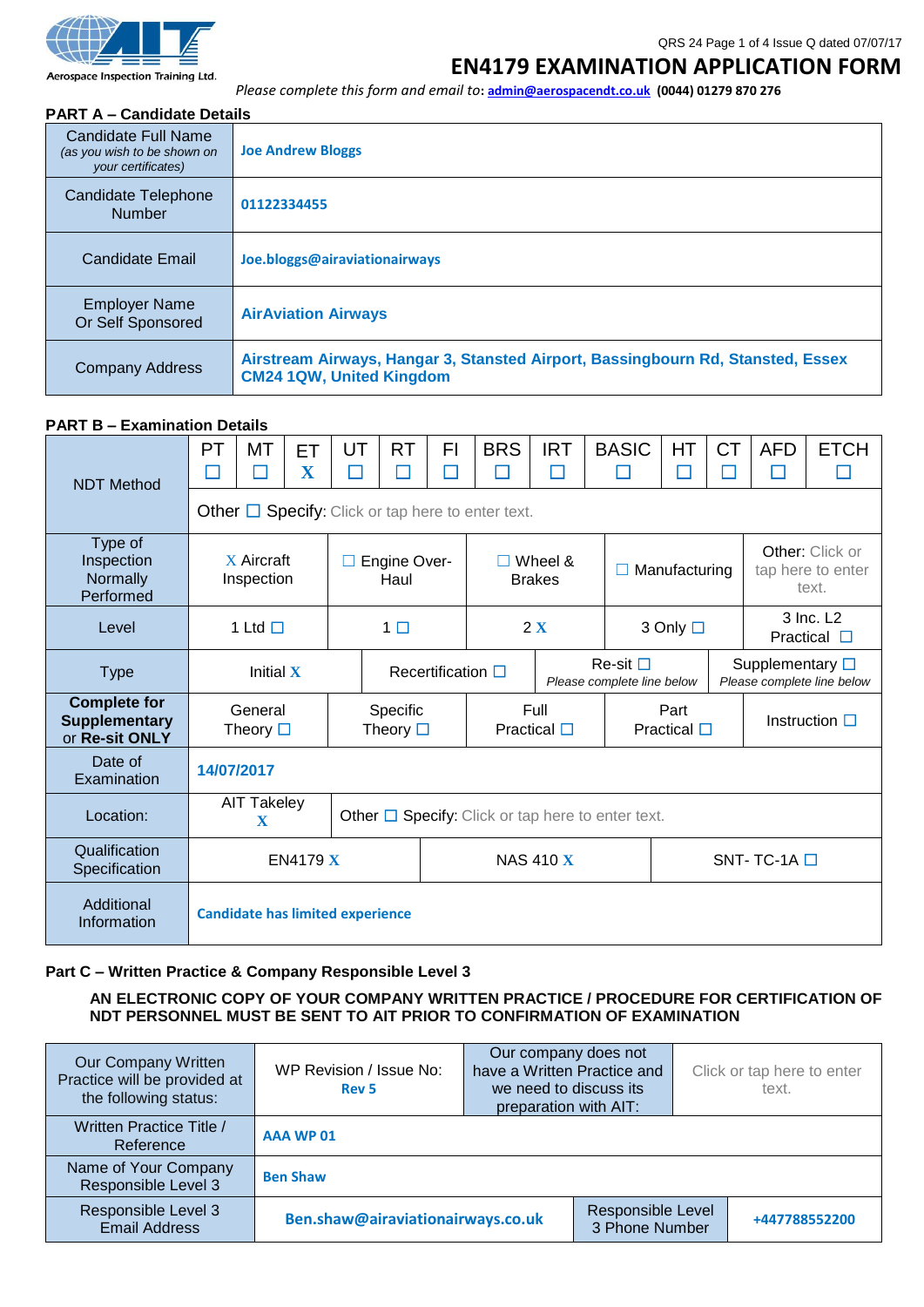

## QRS 24 Page 2 of 4 Issue Q dated 07/07/17 **EN4179 EXAMINATION APPLICATION FORM**

*Please complete this form and email to***[: admin@aerospacendt.co.uk](mailto:admin@aerospacendt.co.uk) (0044) 01279 870 276**

Note: Part D & E do not need to be completed if this form is to be submitted with a completed QRS20

| <b>Part D - Dietary Requests</b>        |                  |
|-----------------------------------------|------------------|
| <b>Special Dietary</b><br>Requirements: | <b>See ORS20</b> |

# **Part E – Invoice & Payment**

| Does your Purchase Order<br>Number need to be quoted<br>on the invoice?                                         | $YES$ $\square$<br>NO <sub>1</sub>                                 | If Yes:                                                                                                                                                                                                                                                                          | <b>Purchase Order Number:</b><br>please provide a copy to<br>support your application: | Click or tap here to enter text. |  |                                                 |  |
|-----------------------------------------------------------------------------------------------------------------|--------------------------------------------------------------------|----------------------------------------------------------------------------------------------------------------------------------------------------------------------------------------------------------------------------------------------------------------------------------|----------------------------------------------------------------------------------------|----------------------------------|--|-------------------------------------------------|--|
| How will the invoice be<br>paid:                                                                                | <b>Credit/Debit Card</b><br>(We do not accept<br>American Express) | Cash $\Box$<br>Ensure that you have<br>the exact amount as we<br>do not hold change)                                                                                                                                                                                             |                                                                                        | Cheque $\square$<br>(UK Only)    |  | BACS<br>(Bank Transfer)                         |  |
| Company VAT Number:                                                                                             |                                                                    | Click or tap here to enter text.                                                                                                                                                                                                                                                 |                                                                                        |                                  |  |                                                 |  |
| Invoice address if different<br>from the company address:                                                       | Click or tap here to enter text.                                   |                                                                                                                                                                                                                                                                                  |                                                                                        |                                  |  |                                                 |  |
| Accounts department email<br>contact:                                                                           | Click or tap here to enter text.                                   |                                                                                                                                                                                                                                                                                  |                                                                                        |                                  |  |                                                 |  |
| How would you like your<br>training/examinations<br>documents delivered to<br>you? Please select as<br>desired: | documentation.                                                     | □ AIT Courier Charged to<br>$\Box$ Free UK Postal Service<br>No Tracking or Signature.<br><b>You at Cost</b><br>AIT cannot be held responsible for<br>Tracking Available - signature is<br>any loss or damage of<br>required upon receipt, PO Box<br>addresses must not be used. |                                                                                        |                                  |  | □ I will Arrange Collection<br>of all Documents |  |

### **Part F – Specific Theory Examination -** *EN4179 3.30, 4.1.2 & 7.13*

| List the specifications used by your employer which shall be required in the specific theory examination.<br>Revision number or issue status to be included.<br>Aerospace Inspection Training will require electronic copies of all specifications listed. |                                      |  |  |  |  |
|------------------------------------------------------------------------------------------------------------------------------------------------------------------------------------------------------------------------------------------------------------|--------------------------------------|--|--|--|--|
| Specification/Manual: Airbus A320 51-60-00                                                                                                                                                                                                                 | Revision/Issue: Rev 112 Nov 2016     |  |  |  |  |
| Specification/Manual: Airbus A320 51-10-08, -12, -16                                                                                                                                                                                                       | Revision/Issue: Rev 112 Nov 2016     |  |  |  |  |
| Specification/Manual: Boeing 737 51-00-00 Part 6                                                                                                                                                                                                           | <b>Revision/Issue: November 2015</b> |  |  |  |  |
| <b>Specification/Manual:</b> Click or tap here to enter text.                                                                                                                                                                                              | <b>Revision/Issue:</b>               |  |  |  |  |
| <b>Specification/Manual:</b> Click or tap here to enter text.                                                                                                                                                                                              | <b>Revision/Issue:</b>               |  |  |  |  |
| Specification/Manual: Click or tap here to enter text.                                                                                                                                                                                                     | <b>Revision/Issue:</b>               |  |  |  |  |
| Specification/Manual: Click or tap here to enter text.                                                                                                                                                                                                     | <b>Revision/Issue:</b>               |  |  |  |  |

**Yes 5 questions on the specific exam as per our Written Practice**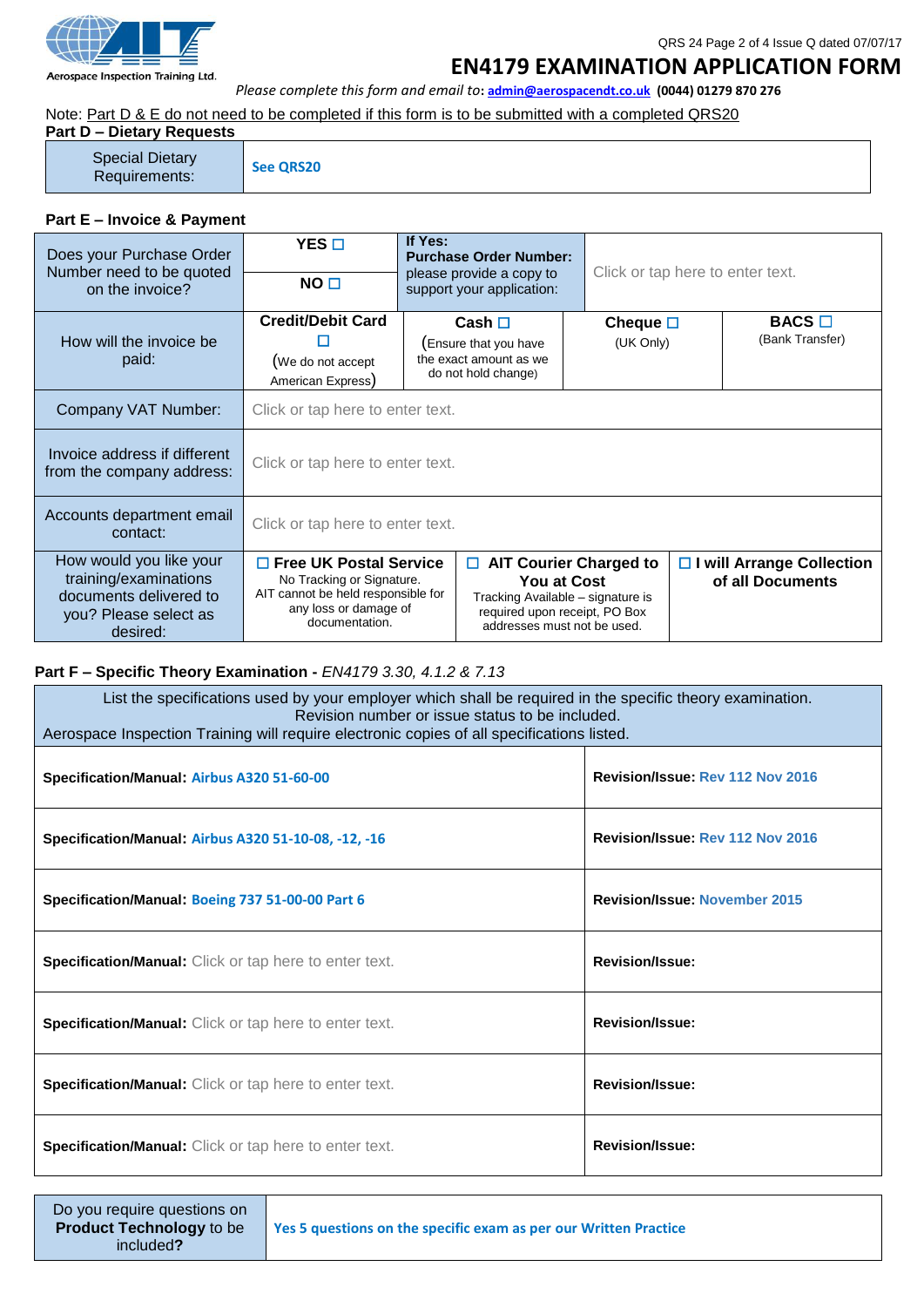

## **EN4179 EXAMINATION APPLICATION FORM**

*Please complete this form and email to***[: admin@aerospacendt.co.uk](mailto:admin@aerospacendt.co.uk) (0044) 01279 870 276**

## **ALL OF PARTS G, H & J MUST BE COMPLETED**

| Part G - Practical Examination - EN4179 3.32, 4.1.2 & 7.14 |                                                                        |                                                               |                                      |                                                      |  |                                                      |  |
|------------------------------------------------------------|------------------------------------------------------------------------|---------------------------------------------------------------|--------------------------------------|------------------------------------------------------|--|------------------------------------------------------|--|
|                                                            |                                                                        |                                                               | <b>PENETRANT INSPECTION</b>          |                                                      |  |                                                      |  |
| <b>Techniques Used</b>                                     | $\Box$ Type 1 Method A / Water<br>Washable                             |                                                               |                                      | $\Box$ Type 1 Method C /<br><b>Solvent Removable</b> |  | $\Box$ Type 1 Method D / Post<br><b>Emulsifiable</b> |  |
| <b>Types of Material</b>                                   | $\Box$ Titanium                                                        |                                                               | $\Box$ Casting                       | $\Box$ Aluminium                                     |  |                                                      |  |
|                                                            |                                                                        |                                                               | <b>MAGNETIC PARTICLE INSPECTION</b>  |                                                      |  |                                                      |  |
| Select Type of Work                                        | $\Box$ Stationary Bench                                                |                                                               |                                      |                                                      |  | $\Box$ Portable Equipment                            |  |
| <b>Techniques Used</b>                                     | $\Box$ Current Flow                                                    |                                                               | $\Box$ Threader Bar                  | $\Box$ Coil                                          |  | $\Box$ Yoke                                          |  |
|                                                            |                                                                        |                                                               | <b>EDDY CURRENT INSPECTION</b>       |                                                      |  |                                                      |  |
| <b>Techniques Used</b>                                     | <b>X</b> High Frequency                                                |                                                               |                                      | <b>X Low Frequency</b>                               |  | <b>X</b> Rotary                                      |  |
| <b>Type of Testing</b>                                     | <b>X Manual Handheld Scanning</b>                                      |                                                               |                                      | □ Automated Wheel Scan                               |  |                                                      |  |
| <b>ULTRASONIC INSPECTION</b>                               |                                                                        |                                                               |                                      |                                                      |  |                                                      |  |
| <b>Techniques Used</b>                                     | <b>Compressional Wave</b><br>$\Box$ Shear Wave                         |                                                               |                                      |                                                      |  |                                                      |  |
| <b>Types of Material</b>                                   |                                                                        | $\Box$ Metallic                                               |                                      |                                                      |  | $\Box$ Composite                                     |  |
| <b>Type of Testing</b>                                     | $\Box$ Manual Handheld<br><b>Scanning</b>                              |                                                               | $\Box$ Automated<br><b>Immersion</b> | $\Box$ Manual<br><b>Immersion</b>                    |  | $\Box$ Automated Dry                                 |  |
|                                                            |                                                                        |                                                               | <b>RADIOGRAPHY INSPECTION</b>        |                                                      |  |                                                      |  |
| Select Type of Work                                        | $\Box$ Aircraft<br>Inspection                                          | $\Box$ Castings in<br>$\square$ Welds<br><b>Manufacturing</b> |                                      |                                                      |  | $\Box$ Composites in<br><b>Manufacturing</b>         |  |
| <b>Techniques Used</b>                                     | $\Box$ X-Ray Film<br>$\Box$ X-Ray Non-Film                             |                                                               |                                      |                                                      |  |                                                      |  |
| <b>THERMOGRAPHY INSPECTION</b>                             |                                                                        |                                                               |                                      |                                                      |  |                                                      |  |
| <b>Type of Testing</b>                                     | $\Box$ Heat Gun                                                        |                                                               |                                      | $\Box$ Heat Blanket                                  |  | $\Box$ Fridge / Freezer                              |  |
|                                                            | <b>HARDNESS TESTING / CONDUCTIVITY TESTING / ETCH INSPECTION &amp;</b> |                                                               |                                      |                                                      |  |                                                      |  |

**ANODIC FLAW DETECTION**

Provide Details Here: | Click or tap here to enter text.

## **Part H – Instruction Writing** *EN4179 3.34*

**Is Instruction Writing Required?** Yes **X** No □

**Part I – Additional Information**

**Additional Exam Information If Required No Additional Information**

### **Part J – Company Responsible Level 3 Authorisation**

| Responsible Level 3 Signature: | P | Date of Signature: | 07/07/2017 |
|--------------------------------|---|--------------------|------------|
| ------------<br>---            | . |                    | .          |

**AIT Will Only Accept This Application Form Once It Has Been Signed by Your Company Responsible Level 3**